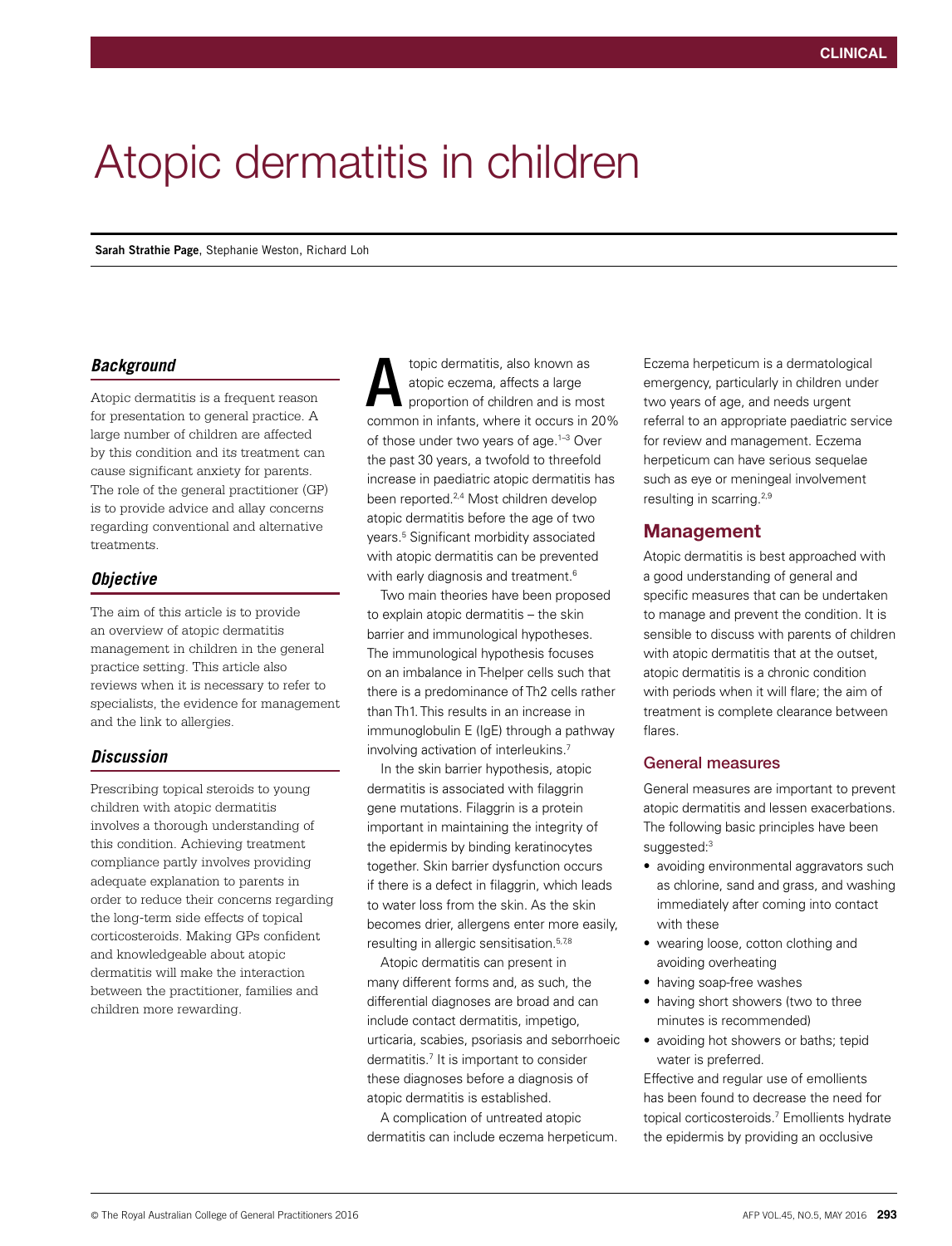layer and reducing evaporation. Effective emollient regimens are the mainstay of atopic dermatitis management.

## Specific measures

Specific measures are best thought of in two distinct categories – anti-inflammatory and anti-infective measures. First-line antiinflammatory management in the treatment of eczema is a topical corticosteroid.

The three most common formulations of topical corticosteroids for the treatment of dermatological conditions are lotions, creams and ointments. It is important to appreciate the characteristics of each in order to prescribe the most appropriate treatment.<sup>10</sup>

Lotions contain a high proportion of water, a small amount of oil and are not as hydrating as creams or ointments. They are less useful in the management of eczema and are more beneficial in providing cooling or drying effects.<sup>10</sup>

Creams predominantly contain water with an oil component. The aqueous phase evaporates readily, and the oil and medicament are absorbed into the skin. Creams can cause stinging in patients with atopic dermatitis as the water component evaporates. They are good for moisturising if the skin is not particularly dry or irritated.10

Ointments are the most appropriate option when the skin is very dry. They are effective at maintaining the skin barrier and preventing dehydration. They are much less irritating than other preparations and are more effective at delivering active ingredients into the skin. Ointments consist mainly of oil mixed with a small amount of water. They are best applied when the skin is damp, such as after a shower or bath. Patients are often put off ointments as they are greasy, sticky and messy, but they can be very effective in increasing hydration and maintaining good skin integrity.<sup>10</sup>

Atopic dermatitis should be treated with the right strength (Table 1), amount and formulation of corticosteroid, which will be determined by considering the child's age, severity of atopic dermatitis and sites

involved.9 High-potency steroids should be avoided in delicate areas such as the face, neck, axillae and groin, and avoided in children under one year of age.<sup>10</sup> Topical corticosteroids should be used until the skin is smooth, feels like normal skin, and the inflammation and itch have settled. If treatment is ceased before the skin has returned to normal, it can 'flare'. The fingertip unit (FTU) is a useful tool to educate parents about adequate amounts of topical corticosteroid to use (Table 2).

Antihistamines have no role in the treatment of pruritus in eczema. Sedating antihistamines can be helpful if sleep is grossly affected, but pruritus is best treated with topical corticosteroids.<sup>10</sup>

The risk of side effects when treating children with atopic dermatitis with topical steroids is minimal.7

### Table 1. Topical corticosteroid ladder<sup>25,26</sup>

#### Mild (Class I)

Hydrocortisone 0.5–1% Hydrocortisone acetate 0.5–1% Desonide 0.05%

#### Moderate (Class II)

Betamethasone valerate 0.02–0.05% Triamcinolone acetonide 0.02% Clobetasone butyrate 0.05% Methylprednisolone aceponate 0.1%

#### Strong (Class III)

Bethamethasone dipropionate 0.05% Betamethasone valerate 0.1% Triamcinolone acetonide 0.1% Mometasone furoate 0.1%

#### Very strong (Class IV)

Betamethasone dipropionate (ointment) 0.05% Halcinonide 0.1%



Figure 1. Common causes of treatment failure with topical corticosteroids<sup>6,30</sup>

*Addressing these factors may aid in the management of atopic dermatitis. If management is still difficult, referral to a dermatologist or immunologist should be considered*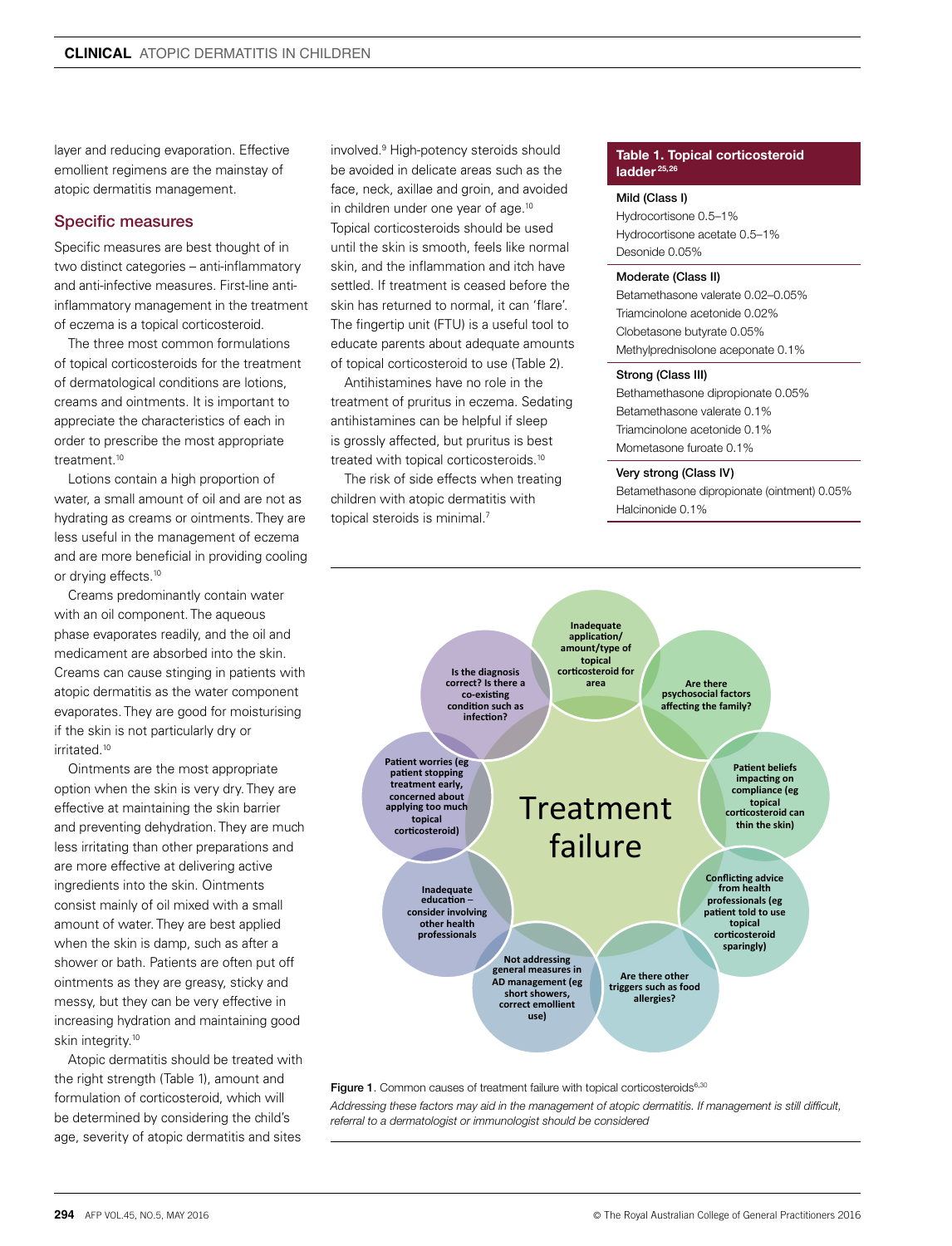However, side effects can include stretch marks, telangiectasia and thinning of the skin. An observational study of Australian children found no thinning of the skin in a study group that was compared with an age-matched control group not using topical corticosteroids. The mean treatment time was 10 months. Ninety-three per cent of the patients were using potent topical corticosteroids and the only side effect noted was mild telangiectasia.<sup>11</sup> Systemic steroids are generally not recommended unless advised by a specialist dermatologist or immunologist.<sup>3</sup>

Occlusive dressings involve placing topical corticosteroid on the skin and covering with either a wet or dry dressing. This technique has been used for more than 20 years in the treatment of atopic dermatitis, despite little definitive evidence for its efficacy.<sup>12,13</sup>

There are many different techniques that have been recommended. Our practice for patient-administered or parent-administered wet dressing treatment at home is to use a layer of corticosteroid under a wet layer of close-fitting clothing for 15–20 minutes. For in-hospital treatment, we use wet towels in place of clothing. Inpatients at the Princess Margaret Hospital receive thrice daily wet dressings followed by emollient application. For convenience of the family, this is often reduced on discharge to once daily until clear, recommencing nightly if the atopic dermatitis flares.<sup>10,14</sup> Dry occlusive dressings are usually reserved for small patches of thickened, lichenified eczematous skin resistant to conventional application of topical corticosteroids. It is suggested that occlusive dressings are only used for up to seven to 14 days.<sup>12,13</sup>

# Table 2. Fingertip unit as measure of steroid required<sup>29</sup>

| Age         | Leg/foot | <b>Torso front</b> | <b>Torso back</b> | Arm/hand | Neck/face |
|-------------|----------|--------------------|-------------------|----------|-----------|
| 3–6 months  | 1.5      |                    | 1.5               |          |           |
| $1-2$ years | っ        |                    |                   | 1.5      | 1.5       |
| 3-5 years   | 3        | 3                  | 3.5               |          | 1.5       |
| 6-10 years  | 4.5      | 3.5                | b                 | 2.5      |           |

*Fingertip unit (FTU) can be a helpful way to determine the amount of steroid required. It is defined as the amount of steroid preparation squeezed from a tube that will fit along an adult's index finger to the first crease. The table shows the ranges of FTU required for children aged three months to 10 years.*

# Table 3. Bleach bath regimen<sup>18,27,28</sup>

For a bleach bath, you will need:

- 45 ml household bleach, 4% sodium hypochlorite (eg White King)
- Bath oil (2–3 caps full)
- 40 L lukewarm water (1/4 adult bathtub)
- Towels

#### Steps:

- 1. Run a bath 1/4 full with lukewarm water
- 2. Mix in the bath oil
- 3. Add the bleach to the bath
- 4. Allow child to bathe in the bath for up to 10 minutes a) Crusts on the skin can be gently soaked off during bathing b) Wash the head and face
- 5. No need to rinse after the bath, gently pat dry and avoid rubbing the skin
- 6. Apply moisturisers and prescribed creams or ointments a) If using topical steroids, apply them before moisturising

*Bleach baths are usually recommended twice per week*

Many children with atopic dermatitis have frequent infective exacerbations, and *Staphylococcus aureus* is the most common pathogen isolated. There is a positive correlation between eczema severity and density of *S. aureus* culture obtained from swabs.15 Short courses of oral antibiotics are recommended if there is widespread infected atopic dermatitis, but there is no evidence that topical or long-term use of antibiotics is helpful in preventing atopic dermatitis.2 Obtaining swabs from affected skin and nares may be helpful to identify infection and direct further management.

In 2009, the only placebo-controlled, randomised, single-blinded study was conducted in the use of bleach baths to treat recurrent *S. aureus* infection in children with atopic dermatitis. This involved 31 children with previously infected atopic dermatitis who were randomised into groups after receiving two weeks of oral cephalexin prior to beginning the study.16,17 The treatment arm received twice weekly bleach baths plus mupirocin ointment into the nose twice daily for five consecutive days per month. The placebo group received the same frequency of plain water baths and had petrolatum in their nose under the same regimen outlined.

Overall, there was a significant reduction in severity and body surface area of skin affected by atopic dermatitis from baseline in the treatment group. There were no between-group differences in the severity of atopic dermatitis for areas that were not submerged in the bath (such as head and neck).16,17 The protocol for clinical use of bleach baths is outlined in Table 3.<sup>16,18</sup> Twice-weekly dilute bleach baths are useful when managing children who have had recurrent infective exacerbations of atopic dermatitis. If staphylococcal carriage is identified in nasal swabs, staphylococcal decolonisation should be considered.19

# Food allergies

Skin prick testing and food challenges are generally only helpful in severe cases of atopic dermatitis in which there has been a poor response to first-line treatment.